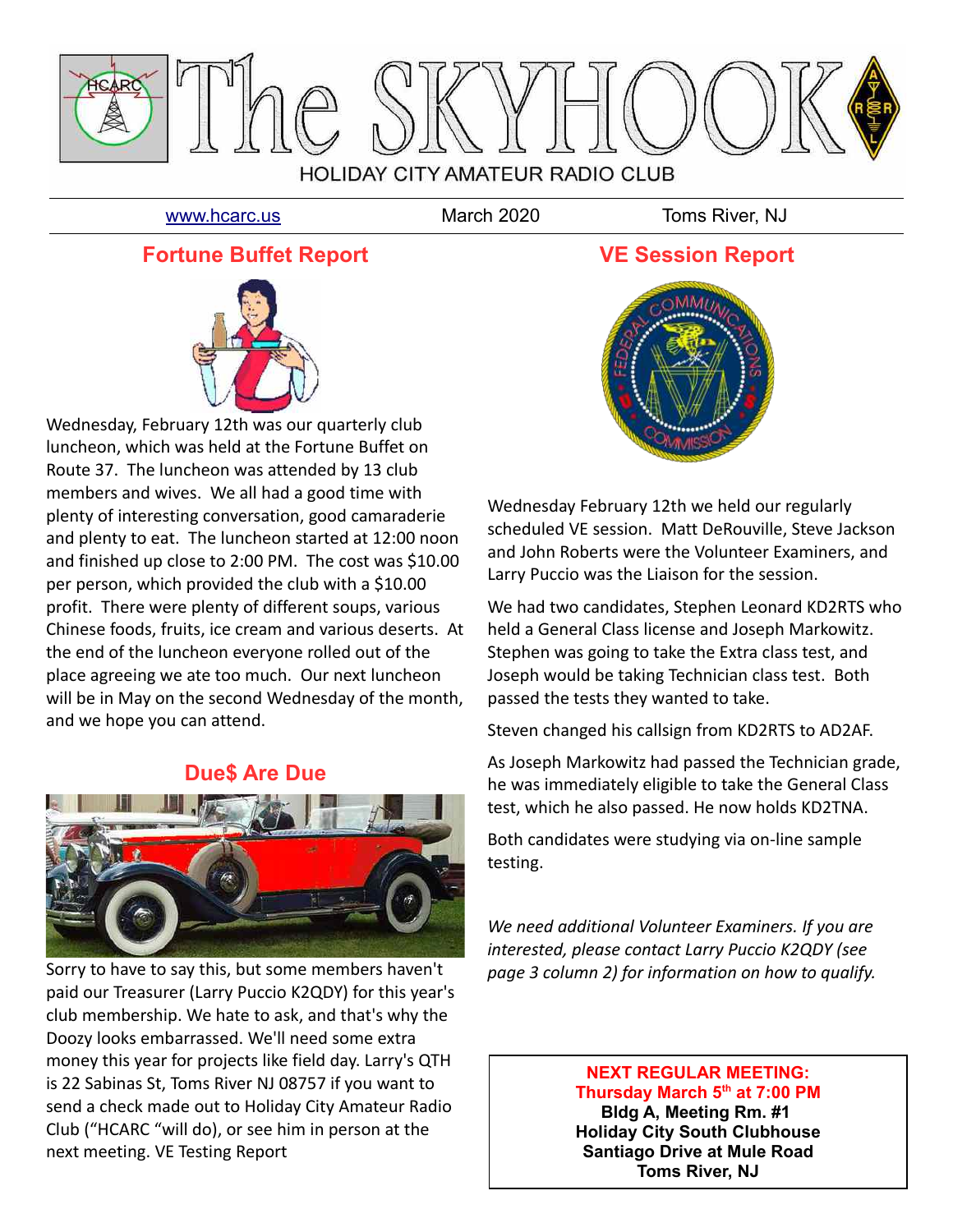## **Ocean County ARES® News**

At the February 19<sup>th</sup> meeting of Ocean County ARES, Paul – KB2RUV, gave a presentation on Parks on the Air (POTA). Paul, Tim – NJ2N, Eric – K2EDS and Glen – KD2FFR, have been participating in POTA using the ARES callsign WA2RES and have worked out of Double Trouble State Park.

Some of Paul's noted accomplishments working POTA are:

- We had our first ever Europe contacts with POTA! 39 contacts in total!
- This was a huge CW weekend so the SSB section of the bands were empty and the digital portion was full of CW.
- We had 4 different Park to Park contacts which is fantastic! Being out in the field with compromised antennas and using lower power compared to the at home stations is more valuable!
- Glen and Eric both checked into the PA and NJ NBEMS 80m nets on digital before switching over to POTA operations.
- My new ATAS 120A antenna worked Europe and California with 50w SSB!

More information is at the website: <https://parksontheair.com/>



Additionally, Tim and Paul have been instrumental in NVIS antenna experimentation on the weekends for

SNJ ARES. Ocean County Emergency Coordinator, WX2NJ, presented Tim and Paul with Certificates of Commendation and presented each with a 24 hour Zulu clock for their shacks.

The ARCC has finally presented Ocean County ARES with final repeater coordination approval for the Harvey Cedars C4FM/FM repeater and the Berkeley D-Star repeater. All Ocean County ARES repeaters are now coordinated under the WA2RES call sign.

The Southern New Jersey Section has scheduled the offering of the "Public Service Emergency Management for Radio Amateur" (EC-016) for three sessions on March 24, March 31, and April 7, 2020 at the Burlington County Emergency Services Training Center, 53 Academy Drive, Westampton, NJ 08060 in Classroom 4. The course format will focus on interact discussions on the same content as the online version, relating it to practical experiences. The course will include the entire pool of final assessment test questions. The course will not include the final assessment exam, which is administered online, after all required documents are sent to ARRL headquarters.

Attendees should have completed EC-001. EC-016 is the only ARRL course required for ARES-level 3 leadership positions. While the FEMA Professional Development Series courses including IS-120c, IS-230d, IS-235c, IS-240b, IS-241b, IS-242b, IS-244b, and IS-288a are required before taking the EC-016 final assessment. SNJ instructional team will arrange for Section Manager approval for individuals on completion of the course that is also necessary for taking the final assessment.

If you are interested in attending the Public Service Emergency Management for Radio Amateur" (EC-016) course classroom version, please notify Tom Devine, WB2ALJ@arrl.net by March 10th, 2020.

The next Ocean County ARES VE Session is March 17, 2020, by appointment only.

73 de WX2NJ

Bob Murdock

Ocean County Amateur Radio Emergency Service® EC *Tim – NJ2N, Bob – WX2NJ, Paul – KB2RUV*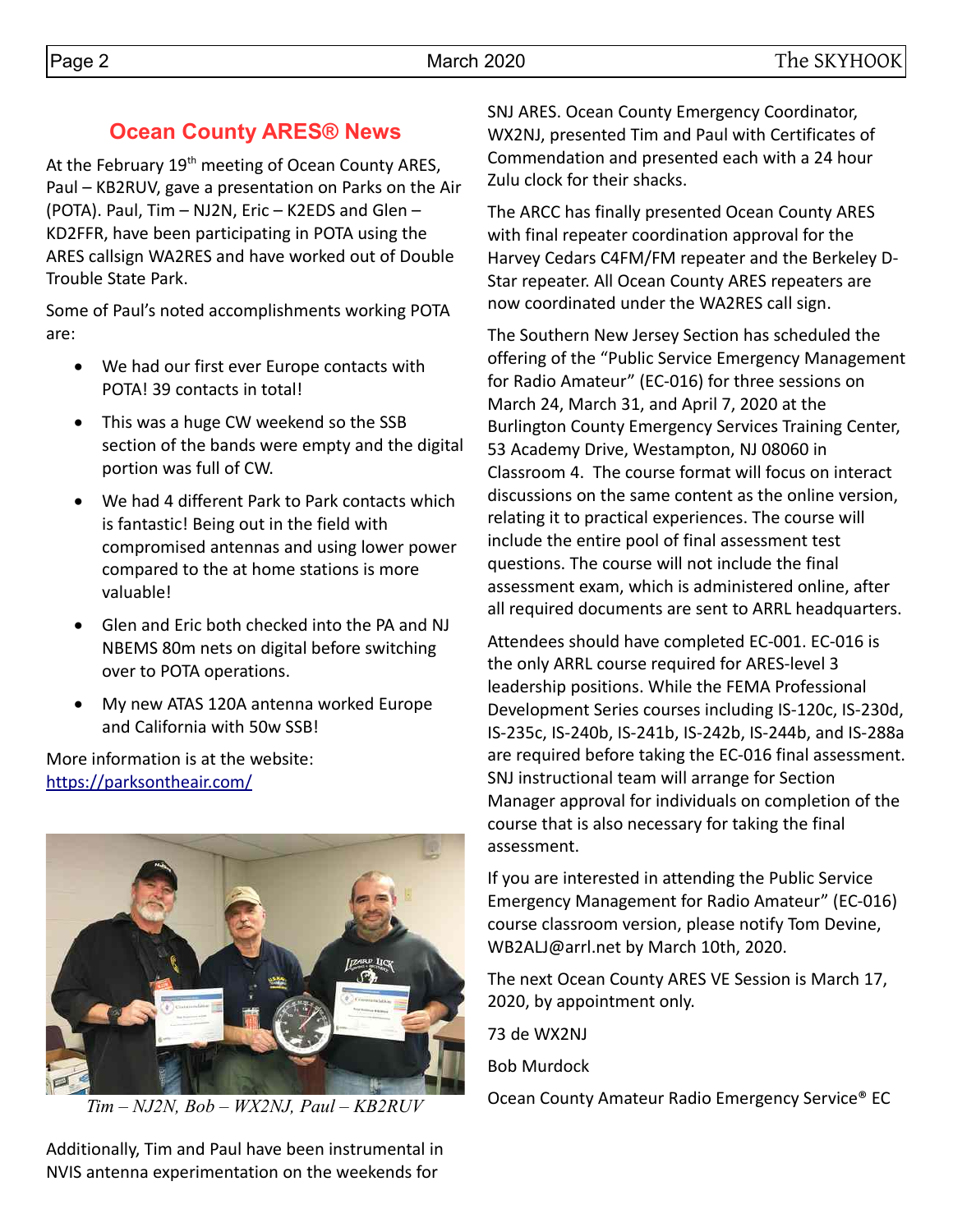# **How To Check Into A Net**

*This article is about the usual basic audio nets on most FM repeaters, not digital nets*

First, of course, listen to the net for a while, and you may find an invitation to check in.

If the net is on a repeater, you will be listening to it on one frequency, but all transmissions to it will be on another frequency. The frequency difference is called the Offset, which may be either positive or negative. A 600 kilohertz Negative Offset, for example, means you'll need to be transmitting on a frequency 600 kHz Lower than the repeater's frequency.

To be accepted by the repeater, your transmissions will probably need to have a specific "PL" tone. Formally, that's the CTCSS (Continuous Tone-Coded Squelch System) frequency which must run continuously in the background during your transmissions to the repeater.

Normally, all uses of that particular repeater require the same offset and PL tone, so you'll just need to set up your transceiver to automatically supply that specific PL tone frequency, and the proper input offset whenever you want to use that repeater.

Below 28MHz, nets don't use repeaters (but there are a few on 10 meters). There are some really interesting ones, which you may discover. Try entering "Nets"

in the ARRL.org website's search box. It lists the JSARS Net as "146.91 - (127.3) Dy 7:30 AM" (that's wrong, it's really PM). Decoding that: the 146.91 is the frequency you listen to, the "-" means it's listening 600 kHz lower, and the 127.3 is the audio frequency it needs to hear in the background.

The amount of offset depends on what band it is. For 420-450 MHz it's 5 MHz instead of 600 kHz.)

# **The Get-Togethers**

The "Get-Togethers" is an small informal group of a few of our club members, some spouses and friends. See Tony Kuzinski KD2GSO for more information.

The schedule is tentative; check with Tony Kuzinski.

March 2 Noon Lunch at Lisa's

March 9 9:00 Breakfast at HC Diner

March 16 Noon Lunch at HC Diner

March 22 9:00 Breakfast at HC Diner

March 30 Noon Lunch at Lisa's

As Lisa's plans to be closed on Memorial Day, the normal routine schedule will not work out for May.

### **[Our VE Crew](mailto:lpuccio1@comcast.net?subject=VE)**

Larry [K2QDY](mailto:lpuccio071@gmail.com) (Liaison) 732-349-2950, Urb [W1UL,](mailto:urb@W1UL.com) John [KQ4WR,](mailto:kq4wr@arrl.net) Stan [KB2P,](mailto:kb2pd@hotmail.com) Steve [N2WLH,](mailto:n2wlh@yahoo.com) Larry [WA2VLR,](mailto:lloscalz@optonline.net) Tony [KD2GSO.](mailto:tonyk613@comcast.net) Matt [K3MR](mailto:baltimatt@verizon.net)

*License exams are given by appointment at 7:00pm on the second Wednesday of each month at Holiday City South Clubhouse, Bldg A, which is at the corner of Mule Rd. and Santiago Dr. Call Larry Puccio, K2QDY, at 732-349-2950 for an appointment.* 

*Directions: From either Route 37 W or Davenport Road, take Mule Road to Santiago Drive. Clubhouse A is the building nearest the street corner.*

#### **CLUB COMMITTEES**

| Refreshments:       |                    | Marge KD2LNT pearl1122@comcast.net |
|---------------------|--------------------|------------------------------------|
| Webmaster:          |                    | Steve N2WLH N2WLH@yahoo.com        |
| Programs:           | (open)             |                                    |
| Sunshine:           | Dave WA2DJN        | WA2DJN3@verizon.net                |
| Field Day:          | Larry <b>K2QDY</b> | 732-349-2950                       |
| <b>VE Sessions:</b> | Larry <b>K2QDY</b> | 732-349-2950                       |
| Membership:         | Doug <b>KC2TZC</b> | 732-928-2316                       |

#### **Holiday City Amateur Radio Club Toms River, New Jersey Web Site** [www.hcarc.us](http://www.hcarc.us/)

| President<br><b>Carl Lee</b><br>732 575-7558<br>W2PTZ                            |
|----------------------------------------------------------------------------------|
| <b>Billy Locke</b><br><b>Vice President</b><br>KD2MHA 732 281-0151               |
| <b>John Perry</b><br>732-349-2705<br>Secretary<br><b>KD2NDY</b>                  |
| <b>Larry Puccio</b><br><b>Treasurer</b><br>732-349-2950<br>K2QDY                 |
| <b>Executive Board Doug Poray</b><br>732-928-2316<br><b>KC2TZC</b>               |
| <b>Executive Board John Roberts</b><br>KQ4WR<br>732-966 4665                     |
| 732-349-2950<br><b>W2HC Trustee</b><br><b>Larry Puccio</b><br>K <sub>2</sub> ODY |

Membership is open to all interested persons. Ham license is not required. Dues are \$25.00 per year, payable Jan  $1<sup>st</sup>$ . Members joining during the year will have the dues prorated. Family membership \$30.00 per family.

---------------------------------------------------------- Meetings are held on the first Thursday of every month, at 7:00 pm, except December.

Location: Meeting Room #1 in Holiday City South Clubhouse A. Directions: From either Route 37 W or Davenport Road, take Mule Road to Santiago Drive. Turn into the parking lot from Santiago Drive and park near the pool. Enter the building nearest the street corner..

The SKYHOOK is published monthly as the HCARC's official newsletter. Editor and Publisher:

John Roberts [KQ4WR](mailto:kq4wr@arrl.net) 7 Lincoln Ct. Whiting, NJ 08759-1505 e-mail [KQ4WR@arrl.net](mailto:KQ4WR@arrl.net) 732 966 4665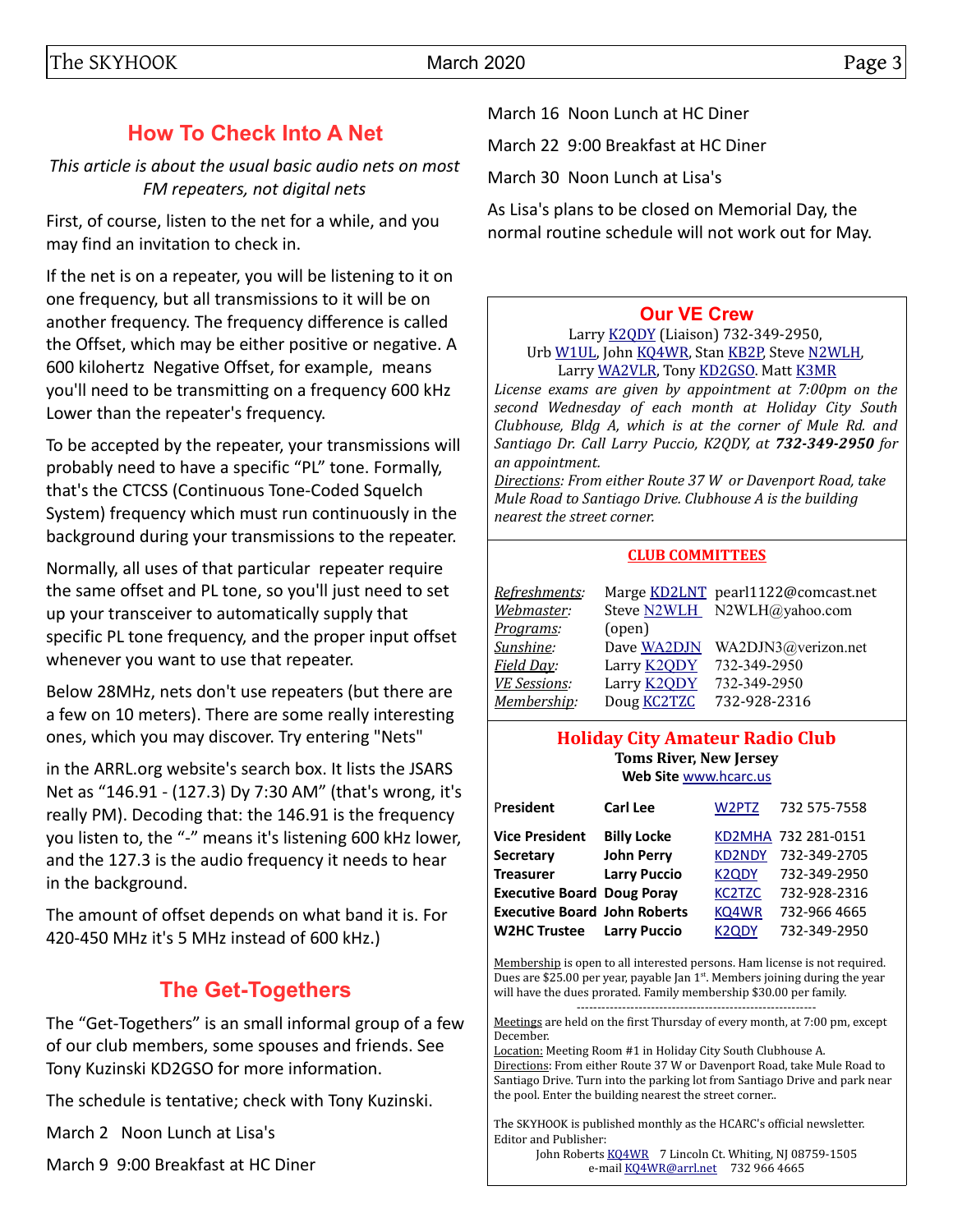| <b>Larry Puccio K2QDY DX Report</b> |             |             |             |                 |                      |                    |              |            |  |  |  |
|-------------------------------------|-------------|-------------|-------------|-----------------|----------------------|--------------------|--------------|------------|--|--|--|
| <b>DATE</b>                         | <b>TIME</b> | <b>FREQ</b> | <b>MODE</b> | <b>CALLSIGN</b> | <b>ENTITY</b>        | <b>LOC</b>         | <b>MILES</b> | <b>DIR</b> |  |  |  |
| 1/20/2020                           | 14:36       | 14.011      | <b>CM</b>   | UT2IY           | Ukraine              | K050mm             | 4732         | ΝE         |  |  |  |
| 1/20/2020                           | 15:26       | 14.015      | <b>CW</b>   | S090PZK         | Poland               | K000aa             | 4349         | <b>NE</b>  |  |  |  |
| 1/20/2020                           | 15:35       | 14.037      | <b>CM</b>   | GW2CWO          | Wales                | I082gm             | 3350         | <b>NE</b>  |  |  |  |
| 1/21/2020                           | 23:47       | 7.001       | <b>CM</b>   | P4/DL4MM        | Aruba                | FK52am             | 1915         | S          |  |  |  |
| 1/21/2020                           | 23:54       | 7.008       | <b>CM</b>   | HB9CVQ          | Switzerland          | JN37ma             | 3920         | <b>NE</b>  |  |  |  |
| 1/22/2020                           | 17:07       | 14.020      | <b>CM</b>   | IX1IIU          | Italy                | JN62ma             | 4343         | <b>ENE</b> |  |  |  |
| 1/22/2020                           | 21:33       | 7.037       | <b>CM</b>   | 9G2H0           | Ghana                | IJ95vm             | 5132         | E,         |  |  |  |
| 1/22/2020                           | 21:46       | 7.003       | <b>CM</b>   | I6WJB           | Italy                | JN62ma             | 4343         | ENE        |  |  |  |
| 1/23/2020                           | 00:56       | 7.006       | <b>CW</b>   | YU1XA           | Serbia               | KN04gv             | 4557         | NE         |  |  |  |
| 1/24/2020                           | 23:54       | 7.007       | <b>CM</b>   | YU1XA           | Serbia               | KN04gv             | 4557         | <b>NE</b>  |  |  |  |
| 1/25/2020                           | 14:55       | 14.034      | <b>CM</b>   | F6DEV           | France               | JN18dt             | 3669         | <b>NE</b>  |  |  |  |
| 1/25/2020                           | 15:29       | 14.045      | <b>CM</b>   | F6KRK           | France               | JN18dt             | 3669         | <b>NE</b>  |  |  |  |
| 1/25/2020                           | 15:34       | 14.048      | <b>CM</b>   | F8KGW           | France               | JN18dt             | 3669         | <b>NE</b>  |  |  |  |
| 1/25/2020                           | 15:38       | 14.040      | <b>CM</b>   | F6KJX           | France               | JN18dt             | 3669         | <b>NE</b>  |  |  |  |
| 1/25/2020                           | 15:54       | 14.041      | <b>CM</b>   | F6BBQ           | France               | JN18dt             | 3669         | <b>NE</b>  |  |  |  |
| 1/25/2020                           | 16:18       | 14.251      | SSB         | 9A7C            | Croatia              | JN75sd             | 4341         | NE         |  |  |  |
| 1/25/2020                           | 16:21       | 14.259      | SSB         | TM70TAAP        | France               | JN18dt             | 3669         | <b>NE</b>  |  |  |  |
| 1/25/2020                           | 16:30       | 14.225      | SSB         | IU7EAP          | Italy                | JN62ma             | 4343         | ENE        |  |  |  |
| 1/25/2020                           | 16:38       | 14.270      | SSB         | EA5Y            | Spain                | IN80dj             | 3620         | ENE        |  |  |  |
| 1/28/2020                           | 17:30       | 14.010      | <b>CM</b>   | S01WS           | Western_Sahara       | JL75aa             | 5046         | ENE        |  |  |  |
| 1/28/2020                           | 18:03       | 14.038      | <b>CM</b>   | <b>J68GD</b>    | St.Lucia             | FK94ma             | 1966         | <b>SSE</b> |  |  |  |
| 1/28/2020                           | 19:20       | 14.025      | <b>CM</b>   | 5B4AMM          | Cyprus               | KM65ma             | 5497         | <b>NE</b>  |  |  |  |
| 1/30/2020                           | 00:47       | 7.014       | <b>CM</b>   | <b>E77A</b>     | Bosnia-Herzegovina   | JN94aa             | 4485         | <b>NE</b>  |  |  |  |
| 1/30/2020                           | 01:14       | 7.037       | <b>CM</b>   | 9G2H0           | Ghana                | IJ95vm             | 5132         | E          |  |  |  |
| 1/31/2020                           | 21:44       | 7.010       | <b>CM</b>   | TK4LS           | Corsica              | JN42ma             | 4164         | ENE        |  |  |  |
| 2/05/2020                           | 00:51       | 7.024       | <b>CM</b>   | HU1DL           | Niger                | EK54ma             | 2003         | SSW        |  |  |  |
| 2/10/2020                           | 16:46       | 14.012      | <b>CM</b>   | DL1REM          | Germany              | J <sub>031aa</sub> | 3768         | <b>NE</b>  |  |  |  |
| 2/10/2020                           | 17:09       | 14.026      | <b>CM</b>   | HU1DL           | El_Salvador          | EK54ma             | 2003         | SSW        |  |  |  |
| 2/10/2020                           | 17:13       | 14.022      | <b>CM</b>   | A08WRD          | Canary_Is.           | IN80dj             | 3620         | ENE        |  |  |  |
| 2/11/2020                           | 17:12       | 14.212      | SSB         | $K4C$ *         | USA (Georgia)        | EM83ml             | 658          | <b>SW</b>  |  |  |  |
| 2/11/2020                           | 17:49       | 14.030      | <b>CM</b>   | IK4ZHH          | Italy                | JN62ma             | 4343         | <b>ENE</b> |  |  |  |
| 2/12/2020                           | 01:19       | 3.516       | <b>CM</b>   | PJ5/KG9N        | Saba & St. Eustatius | FK87ml             | 1694         | <b>SSE</b> |  |  |  |
| 2/13/2020                           | 20:12       | 14.029      | <b>CM</b>   | CY9/DK7YY       | St.Paul_Is.          | FN97we             | 864          | NE         |  |  |  |
| 2/13/2020                           | 22:37       | 7.022       | <b>CM</b>   | CT9ABN          | Madeira_Is.          | IM58jp             | 3400         | ENE        |  |  |  |
| 2/13/2020                           | 22:52       | 7.019       | <b>CM</b>   | V31HE           | Belize               | EK57um             | 1764         | SSW        |  |  |  |
| 2/14/2020                           | 23:17       | 14.015      | <b>CM</b>   | PY5AMF          | Brazil               | GG87ja             | 4789         | SSE        |  |  |  |
| 2/14/2020                           | 23:34       | 3.52        | <b>CM</b>   | HA5JI           | Hungary              | JN97nm             | 4403         | ΝE         |  |  |  |
| 2/15/2020                           | 00:59       | 7.039       | <b>CM</b>   | EI2M            | Ireland              | I063uh             | 3223         | NE         |  |  |  |
| 2/17/2020                           | 01:18       | 7.014       | <b>CM</b>   | FS/VA7XW        | Saint_Martin         | FK88ma             | 1660         | SSE        |  |  |  |
| 2/17/2020                           | 01:22       | 7.021       | <b>CM</b>   | XE2I            | Mexico               | EL14aa             | 1764         | WSW        |  |  |  |

\*K4C by K4MZU Celebrating 50 years of Antarctic Ham Radio Communication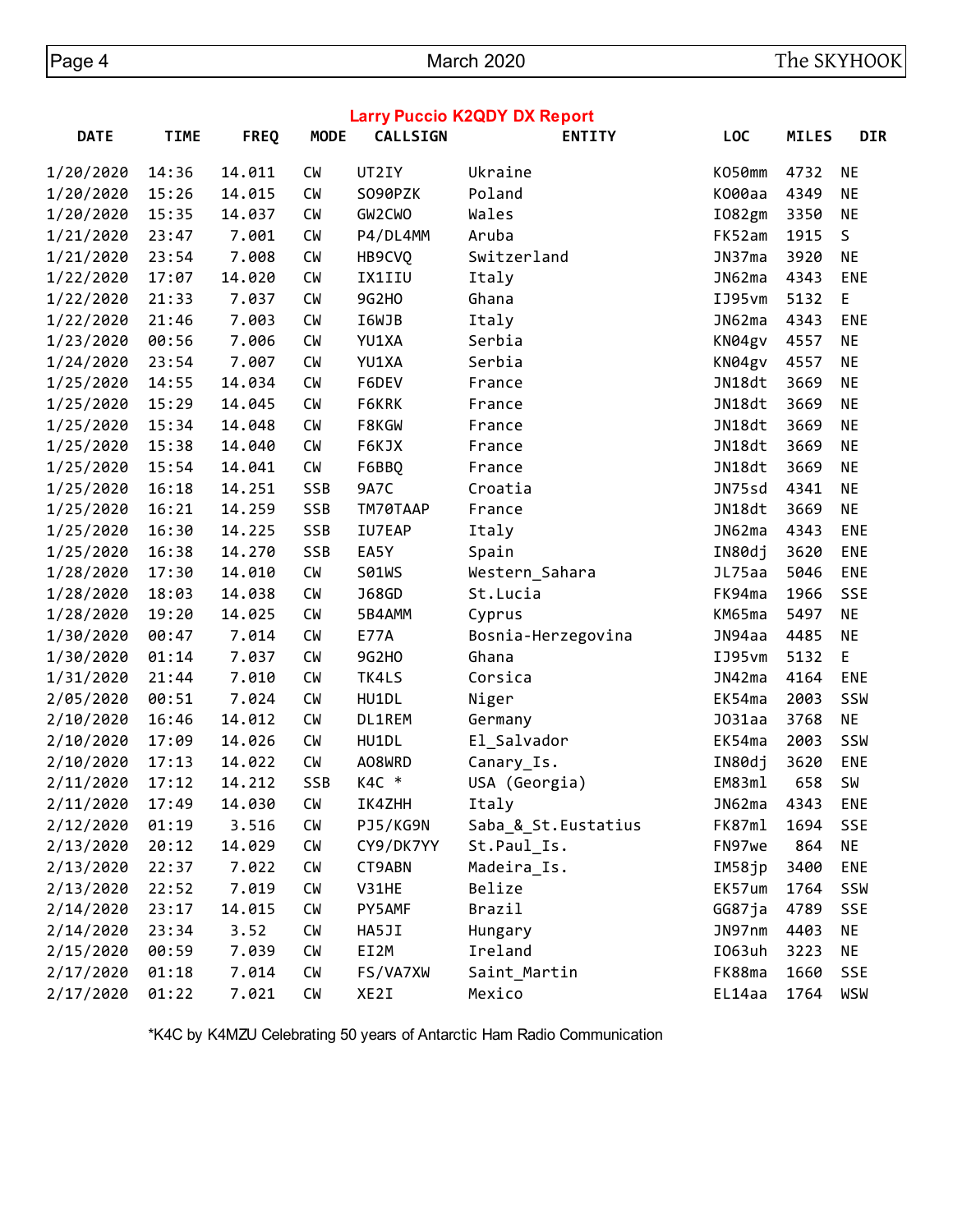# The SKYHOOK **Narch 2020** March 2020

| Russ, WA2VQV worked:       |                                |                |                        |             |                                             |                  |              |                         |                  |  |
|----------------------------|--------------------------------|----------------|------------------------|-------------|---------------------------------------------|------------------|--------------|-------------------------|------------------|--|
|                            |                                |                |                        |             | (using an MFJ 3-foot loop antenna indoors!) |                  |              |                         |                  |  |
| <b>CALLSIGN</b>            | <b>DATE</b>                    | <b>TIME</b>    | <b>MODE</b>            | <b>BAND</b> | <b>ENTITY</b>                               | <b>GRID</b>      | <b>MILES</b> | <b>DIR</b>              | <b>IOTA</b>      |  |
| HU1DL                      | FEB 1                          | 2206Z          | <b>RTTY</b>            | 30M         | EL SALVADOR                                 | EK53ml           | 1942         | <b>SSW</b>              |                  |  |
| HU1DL                      | FEB <sub>2</sub>               | 2003Z          | <b>SSB</b>             | 17M         | EL SALVADOR                                 | EK53ml           | 1942         | <b>SSW</b>              |                  |  |
| HC2MD/2                    | FEB <sub>2</sub>               | 2016Z          | <b>CW</b>              | 17M         | <b>ECUADOR</b>                              | FI07bt           | 2854         | S                       |                  |  |
| CX2AQ                      | FEB <sub>2</sub>               | 2026Z          | <b>CW</b>              | 17M         | <b>URUGUAY</b>                              | GF15wb           | 5250         | <b>SSE</b>              |                  |  |
| HU1DL                      | FEB 4                          | 2248Z          | <b>CW</b>              | 30M         | EL SALVADOR                                 | EK53ml           | 1942         | <b>SSW</b>              |                  |  |
| OL725PLZ<br>ZP6/KC2RG      | FEB 4<br>FEB <sub>9</sub>      | 2300Z          | <b>CW</b>              | 40M         | <b>CZECH REPUBLIC</b>                       | JN69qs           | 4193<br>4586 | NE<br><b>SSE</b>        |                  |  |
| HU1DL                      | FEB <sub>9</sub>               | 2038Z<br>2319Z | <b>CW</b><br><b>CW</b> | 15M<br>20M  | PARAGUAY<br>EL SALVADOR                     | GG14fq<br>EK53ml | 1942         | <b>SSW</b>              |                  |  |
| HU1DL                      | <b>FEB 10</b>                  | 0233Z          | <b>CW</b>              | 40M         | EL SALVADOR                                 | EK53ml           | 1942         | <b>SSW</b>              |                  |  |
| 4A2L                       | <b>FEB 10</b>                  | 1954Z          | <b>CW</b>              | 17M         | MEXICO -Isla DelCarmen                      | EK48dq           | 1704         | SW                      | NA-135           |  |
| HU1DL                      | <b>FEB 11</b>                  | 1645Z          | <b>CM</b>              | 15M         | EL SALVADOR                                 | EK53ml           | 1942         | SSW                     |                  |  |
| HU1DL                      | <b>FEB 11</b>                  | 2134Z          | <b>SSB</b>             | 17M         | EL SALVADOR                                 | EK53ml           | 1942         | <b>SSW</b>              |                  |  |
| PJ2/WI9WI                  | <b>FEB 13</b>                  | 2012Z          | <b>CM</b>              | 15M         | <b>CURACAO</b>                              | FK52jf           | 1882         | <b>SSE</b>              | SA-099           |  |
| PJ2/NF9V                   | <b>FEB 13</b>                  | 2026Z          | <b>CW</b>              | 17M         | <b>CURACAO</b>                              | FK52kg           | 1880         | <b>SSE</b>              | SA-099           |  |
| HC5DX                      | <b>FEB 15</b>                  | 1849Z          | <b>CW</b>              | 20M         | <b>ECUADOR</b>                              | FI07ne           | 2891         | S                       |                  |  |
| S51YI                      | <b>FEB 15</b>                  | 1852Z          | <b>CW</b>              | 20M         | SLOVENIA                                    | JN75rx           | 4403         | <b>NE</b>               |                  |  |
| ED8M                       | <b>FEB 15</b>                  | 1854Z          | <b>CW</b>              | 20M         | CANARY ISLANDS                              | IL27gw           | 3479         | Е                       |                  |  |
| CR3DX                      | <b>FEB 15</b>                  | 1858Z          | <b>CW</b>              | 20M         | MADEIRA ISLANDS                             | IM12ju           | 3232         | <b>ENE</b>              | $AF - 014$       |  |
| CR5E                       | <b>FEB 15</b>                  | 1859Z          | <b>CW</b>              | 20M         | PORTUGAL                                    | IM59wo           | 3513<br>4352 | <b>ENE</b><br><b>NE</b> |                  |  |
| <b>S50K</b><br><b>TI7W</b> | <b>FEB 15</b><br><b>FEB 15</b> | 1901Z<br>2144Z | <b>CW</b><br><b>CW</b> | 20M<br>15M  | SLOVENIA<br>COSTA RICA                      | JN75cw<br>EJ79vx | 2071         | <b>SSW</b>              |                  |  |
| PS2T                       | <b>FEB 15</b>                  | 2146Z          | <b>CW</b>              | 15M         | <b>BRAZIL</b>                               | GG58xn           | 4531         | <b>SSE</b>              |                  |  |
| ZF1A                       | <b>FEB 15</b>                  | 2150Z          | <b>CW</b>              | 20M         | CAYMAN ISLANDS                              | EK99ig           | 1401         | <b>SSW</b>              | NA-016           |  |
| VP2MSS                     | <b>FEB 15</b>                  | 2156Z          | CM                     | 20M         | MONTSERRAT                                  | FK86vs           | 1724         | <b>SSE</b>              |                  |  |
| <b>V47T</b>                | <b>FEB 15</b>                  | 2201Z          | <b>CW</b>              | 20M         | SAINT KITTS & NEVIS                         | FK87pi           | 1674         | <b>SSE</b>              | NA-104           |  |
| KP2M                       | <b>FEB 15</b>                  | 2205Z          | <b>CW</b>              | 20M         | US VIRGIN ISLANDS                           | FK77ps           | 1595         | <b>SSE</b>              | NA-106           |  |
| IK4VET                     | <b>FEB 15</b>                  | 2206Z          | <b>CW</b>              | 20M         | <b>ITALY</b>                                | JN54ks           | 4248         | <b>NE</b>               |                  |  |
| <b>9A5Y</b>                | <b>FEB 15</b>                  | 2309Z          | <b>CW</b>              | 40M         | CROATIA                                     | JN8500           | 4489         | NE                      |                  |  |
| OM7M                       | <b>FEB 15</b>                  | 2312Z          | <b>CW</b>              | 40M         | SLOVAK REPUBLIC                             | JN98ep           | 4429         | NE                      |                  |  |
| IR2Q                       | <b>FEB 15</b>                  | 2313Z          | <b>CW</b>              | 40M         | <b>ITALY</b>                                | JN62ks           | 4402         | <b>NE</b>               |                  |  |
| <b>S53A</b>                | <b>FEB 15</b>                  | 2315Z          | <b>CW</b>              | 40M         | SLOVENIA                                    | JN76gb           | 4362         | NE                      |                  |  |
| YT4W                       | <b>FEB 15</b>                  | 2316Z          | <b>CW</b>              | 40M         | <b>SERBIA</b>                               | KN04ev           | 4645         | NE<br><b>NE</b>         |                  |  |
| <b>OK7PN</b><br>EA8RM      | <b>FEB 15</b><br><b>FEB 15</b> | 2319Z<br>2320Z | <b>CW</b><br><b>CW</b> | 40M<br>40M  | <b>CZECH REPUBLIC</b><br>CANARY ISLANDS     | J070ec<br>IL28gc | 4223<br>3473 | Е                       | AF-004           |  |
| EA6RO                      | <b>FEB 15</b>                  | 2322Z          | <b>CW</b>              | 40M         | BALEARIC ISLANDS                            | JM19mm           | 4057         | <b>ENE</b>              | EU-004           |  |
| EF1A                       | <b>FEB 15</b>                  | 2324Z          | <b>CW</b>              | 40M         | SPAIN                                       | IN53vk           | 3415         | <b>ENE</b>              |                  |  |
| <b>HG6N</b>                | <b>FEB 15</b>                  | 2326Z          | <b>CW</b>              | 40M         | <b>HUNGARY</b>                              | JN98vc           | 4504         | NE                      |                  |  |
| UW1M                       | <b>FEB 15</b>                  | 2331Z          | <b>CW</b>              | 40M         | UKRAINE                                     | KN98jl           | 5186         | NE                      |                  |  |
| ED8W                       | <b>FEB 15</b>                  | 2332Z          | <b>CW</b>              | 40M         | CANARY ISLANDS                              | IL18ct           | 3325         | Е                       |                  |  |
| F6IRA                      | <b>FEB 15</b>                  | 2334Z          | <b>CW</b>              | 40M         | <b>FRANCE</b>                               | IN94oh           | 3740         | <b>ENE</b>              |                  |  |
| CR3DX                      | <b>FEB 15</b>                  | 2334Z          | <b>CW</b>              | 40M         | MADEIRA ISLANDS                             | IM12ju           | 3232         | <b>ENE</b>              | AF-014           |  |
| <b>P40L</b>                | FEB 16 0104Z CW                |                |                        | 40M         | <b>ARUBA</b>                                | FK52al           | 1856         | SSE                     | SA-036           |  |
| KP2M                       | <b>FEB 16</b>                  | 0105Z          | <b>CM</b>              | 40M         | US VIRGIN ISLANDS                           | FK77pr           | 1598         | <b>SSE</b>              | NA-106           |  |
| LZ5R<br><b>9A1A</b>        | <b>FEB 16</b><br><b>FEB 16</b> | 0107Z<br>0108Z | <b>CM</b><br><b>CM</b> | 40M<br>40M  | <b>BULGARIA</b><br>CROATIA                  | KN22jd<br>JN75xt | 4935<br>4429 | NE<br>NE                |                  |  |
| EI7M                       | <b>FEB 16</b>                  | 0109Z          | <b>CW</b>              | 40M         | IRELAND                                     | I051uv           | 3256         | NE                      | EU-006           |  |
| EA7X                       | <b>FEB 16</b>                  | 0110Z          | <b>CM</b>              | 40M         | SPAIN                                       | IM67xi           | 3678         | <b>ENE</b>              |                  |  |
| HA7A                       | <b>FEB 16</b>                  | 0111Z          | <b>CW</b>              | 40M         | <b>HUNGARY</b>                              | JN97ri           | 4518         | ΝE                      |                  |  |
| <b>9A8M</b>                | <b>FEB 16</b>                  | 0112Z          | <b>CM</b>              | 40M         | CROATIA                                     | JN95bs           | 4521         | ΝE                      |                  |  |
| YT7A                       | <b>FEB 16</b>                  | 0113Z          | <b>CM</b>              | 40M         | SERBIA                                      | KN05ei           | 4628         | NE                      |                  |  |
| TO4A                       | <b>FEB 16</b>                  | 0115Z          | <b>CW</b>              | 40M         | MARTINIQUE                                  | FK941q           | 1887         | <b>SSE</b>              |                  |  |
| 8P5A                       | <b>FEB 16</b>                  | 0116Z          | <b>CW</b>              | 40M         | <b>BARBADOS</b>                             | GK03eg           | 2017         | SSE                     | NA-021           |  |
| NP2P                       | <b>FEB 16</b>                  | 0117Z          | <b>CW</b>              | 40M         | US VIRGIN ISLANDS                           | FK77pr           | 1598         | SSE                     | NA-106           |  |
| YU7U                       | <b>FEB 16</b>                  | 0128Z          | <b>CW</b>              | 40M         | SERBIA                                      | KN05ft           | 4615         | ΝE                      |                  |  |
| S57AL                      | <b>FEB 16</b>                  | 0129Z          | <b>CM</b>              | 40M         | SLOVENIA                                    | JN76he           | 4361         | NE                      |                  |  |
| KP2/ND3F<br>KP2M           | <b>FEB 16</b>                  | 1821Z          | <b>CW</b>              | 15M         | US VIRGIN ISLANDS                           | FK78sa           | 1585<br>1598 | <b>SSE</b>              | NA-106           |  |
| PJ4A                       | <b>FEB 16</b><br><b>FEB 16</b> | 1822Z<br>1823Z | <b>CW</b><br><b>CM</b> | 15M<br>15M  | US VIRGIN ISLANDS<br>BONAIRE                | FK77pr<br>FK52ue | 1897         | SSE<br>SSE              | NA-106<br>SA-006 |  |
| V <sub>30</sub>            | <b>FEB 16</b>                  | 1834Z          | <b>CW</b>              | 15M         | BELIZE                                      | EK57nf           | 1703         | SSW                     |                  |  |
| <b>V47T</b>                | <b>FEB 16</b>                  | 1835Z          | <b>CM</b>              | 15M         | SAINT KITTS & NEVIS                         | FK87pf           | 1682         | SSE                     | NA-104           |  |
| PJ2T                       | <b>FEB 16</b>                  | 1837Z          | <b>CM</b>              | 15M         | <b>CURACAO</b>                              | FK52kg           | 1880         | SSE                     | SA-099           |  |
| VP2MSS                     | <b>FEB 16</b>                  | 1838Z          | <b>CW</b>              | 15M         | MONTSERRAT                                  | FK86vs           | 1724         | <b>SSE</b>              | NA-103           |  |
| V3T                        | <b>FEB 16</b>                  | 1839Z          | <b>CW</b>              | 15M         | <b>BELIZE</b>                               | EK57se           | 1694         | SSW                     |                  |  |
| 8P5A                       | <b>FEB 16</b>                  | 1845Z          | <b>CM</b>              | 15M         | <b>BARBADOS</b>                             | GK03eg           | 2017         | <b>SSE</b>              | NA-021           |  |
| KP3DX                      | <b>FEB 16</b>                  | 1847Z          | <b>CM</b>              | 15M         | PUERTO RICO                                 | FK68wl           | 1517         | SSE                     | NA-099           |  |

The February 15 & 16 contacts were for the ARRL DX Contest.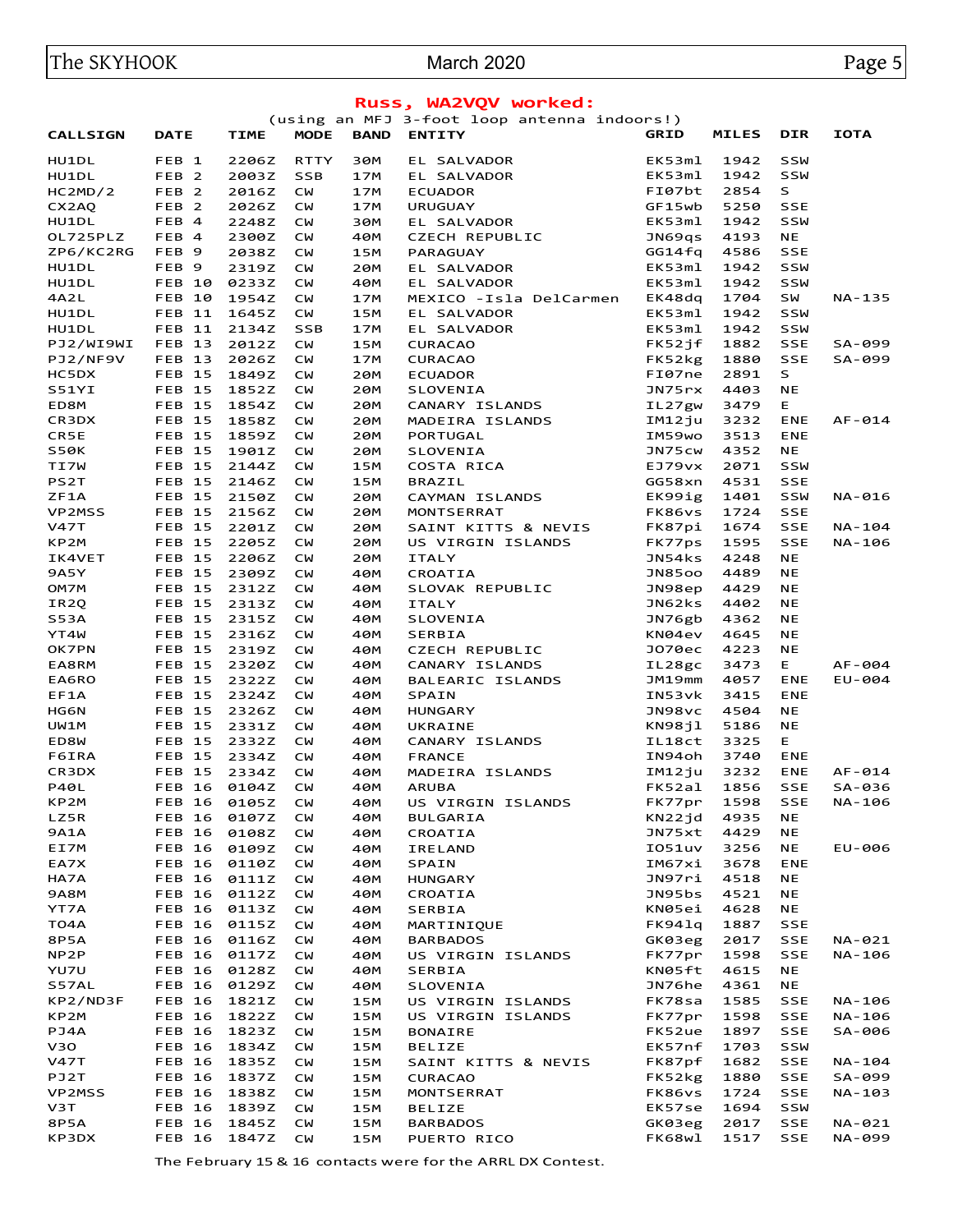# **Some DX Opportunities**<br> *Italics if over 6000 miles*

Callsigns shown in alphanumeric order Mode codes:  $8 = JTS$ ,  $c = QRS CW$ ,  $C = CW$ ,  $D = Digital$ ,  $J = JPA$ ,  $P = PSK31$ ,  $R = RTTY$ ,  $S = SSB$ ,  $T = SSTV$ .

Bands: "Low" usually means 160, 80 & 40m.

Many thanks to NG3K, Wikipedia, Google Maps, the ARRL, the RSGB, DXW, TDDX & QRZ.com for the data.

| START     | <b>FINISH</b>        | <b>ENTITY</b>           | <b>CALLSIGN</b>   | <b>IOTA</b> | <b>BANDS</b>                 |                             | MODES QSL via                     | <b>LOC</b>  | Miles           | Dir        | Info by                 |
|-----------|----------------------|-------------------------|-------------------|-------------|------------------------------|-----------------------------|-----------------------------------|-------------|-----------------|------------|-------------------------|
| Mar 09    | Mar 18               | Rodrigues I             | 3B9               | AF-017      | 80-10m                       |                             | <b>OQRS</b>                       | MH10qq      | 9580            | ENE        | <b>TDDX</b>             |
| Feb 01    | Mar 30               | Sri Lanka               | 4S7KKG            |             | 80-10m                       | $C$ D                       | <b>DC0KK</b>                      | MJ97wa      | 8800            | <b>NNE</b> | ARLD003                 |
| Feb 24    | Mar 21               | Tanzania                | 5H3AX             |             | 160-10m                      | CP <sub>8</sub>             | NK80 Direct KI93ii                |             | 7726            | Е          | DXNewsARLL              |
| Feb 24    | Mar 21               | Tanzania                | 5H3DX             |             | $160 - 10m$                  | CP 8                        | LoTW                              | KI93LL      | 7737            | Ε          | TDDX, ARLD(             |
|           | Mar 26               | Kenya                   | 5Z4/WA5A          |             | 160-15m                      | S                           | WA5A                              | KI88jt      | 7380            | <b>ENE</b> | ARLD006                 |
| Feb 16    | Mar 27               | Senegal                 | 6W7/ON4AVT        |             |                              |                             | ON4AVT Buro                       | IK14mi      | 7865            | Ε          | TDDX                    |
| Mar 08    | Apr 09               | <b>Barbados</b>         | 8P6DR             | NA-021      | 80-10m                       | C                           | LoTW                              | GF03fe      | 2055            | <b>SSE</b> | <b>TDDX</b>             |
| Mar 12    | Mar 21               | Maldives                | 8Q7NC             | AS-013      | 80-10m                       | S C D                       | LoTW                              | MJ64mh      | 8743            | <b>NDE</b> |                         |
| Mar 04    | Mar 15               | Zambia                  | 9J2LA             |             | 160-6m                       | $C$ S $8$ $r$ $M\theta$ OXO |                                   | КН44сх      | 7538            | Ε          | DXW.Net                 |
| Mar 11    | Mar 15               | Kuwait                  | 9K2F              |             |                              |                             | 9K2RA                             | LL49aa      | 6406            | ΝE         | 9K2RR                   |
| Nov 24    | Nov 15               | Tonga                   | A35JP             | OC-049      | 160-10m                      | C S 8                       | LoTW                              | AG29ma      | 7693            | W          | JA0ROV                  |
| Feb 01    | Mar 31               | Qatar                   | A75GR             |             | <b>80m</b>                   |                             | M0OXO                             | LL55sh      | 6741            | ΝE         | ARLD003                 |
| Feb 24    | Mar 01               | Bahamas                 | C6AAN             | NA-001      | 160-10m                      | C <sub>8</sub>              | DF8AN                             | FL14ak      | 1094            | SSW        | <b>TDDX</b>             |
| Feb 01    | Dec 31               | Germany                 | DR40PUL           |             |                              |                             | Buro                              | J031aa      | 3768            | <b>NE</b>  | ARLD003                 |
| Dec 15    | Mar 31               | Canary Is               | EA8/HB9FIH        | AF-004      | 80-10m                       | C S D                       | HB9FIH                            | IL18rj      | 3337            | E          | ARLD049                 |
| Feb 01    | May $31$             | Ukraine                 | EM30UCC           |             |                              |                             | Buro                              | KO50mm      | 4732            | <b>NE</b>  | ARLD005                 |
| Feb 01    | Mar 09               | Guadeloupe              | FG/F6ITD          | NA-102      |                              | S D                         | F6ITD                             | FK96eg      | 1805            | <b>SSE</b> | ARLD003                 |
| Mar 02    | Mar 13               | Panama                  | H33K              |             | 160-10m C S 8                |                             | LoTW                              | EJ88qs      | 2219            | SSW        | HP3AK                   |
|           | Apr 20               | Solomon Is              | H44MS             | OC-047      | 80 6m                        | 58                          | DL2GAC                            | RI00lx      | 8447            | WNW        | ARLD006                 |
| Mar 01    | Mar 03               | Solomon Is              | H44NC             | OC-047      | 160-10m                      | C 4 8 S EA5GL               |                                   | QI92ma      | 8495            | WNW        | AA4NC                   |
| Mar 01    | Mar 02               | Solomon Is              | H44VK             | $OC - 047$  | 160-10m                      | $C$ 4 8 5 AA4VK             |                                   | QI92ma      | 8495            | WNW        | AA4NC                   |
| Dec 12    | Apr 04               | Honduras                | <b>HR5/F2JD</b>   |             | $160 - 6m$                   | C S D                       | F6AJA                             | EK54ju      | 1957            | SSW        | <b>TDDX</b>             |
| $Nov$ 12  | Apr 01               | Thailand                | <b>HS0ZME</b>     |             | $40 - 10m$                   | С                           | SM6NT Buro                        | NK92xm      | 8797            | N          | <b>TDDX</b>             |
| Mar 04    | Mar 16               | Djibouti                | J2/ (8)           |             | 160-10m C S D                |                             | LoTW                              | LK11px      | 7074            | ENE        | DL7DF                   |
| Feb 25    | Mar 05               | Ogasawara               | JD1BON            | AS-031      | 160-6m                       |                             | C S R 8 JA1UII LotW QL07mm        |             | 7256            | <b>NNW</b> | TDDX, ARLD(             |
| Feb 25    | Mar 05               | Ogasawara               | JD1BPH            | $AS - 031$  |                              |                             | 160-6m C S R 8 JH1HCC LotW QL07mm |             | 7256            | <b>NNW</b> | TDDX, ARLD(             |
| Feb 28    | Mar 01               | Papua New Gu            | P29NC             | $OC - 034$  |                              |                             | EA5GL                             | OI30mm      | 9151            | <b>WNW</b> | AA4NC                   |
| 28<br>Feb | Mar 01               | Papua New Gu            | P <sub>29VK</sub> | OC-034      |                              |                             | EA5GL                             | QI30mm      | 9151            | WNW        | AA4NC                   |
| Mar 15    | Mar 31               | Curacao                 | PJ <sub>2</sub>   | SA-099      |                              |                             | LoTW                              | FK52jf      | 1941            | S          | DK50N                   |
| Feb 29    | Mar 28               | Sint Maarten            | PJ7AA             | NA-105      |                              |                             | LoTW                              | FK88ka      | 1656            | SSE        | 425DXN                  |
| Mar 14    | Mar 16               | St Peter & P            | PQ0S              | SA-014      |                              |                             | PP5BZ                             | HJ50hw      | 3900            | <b>ESE</b> | <b>DXNews</b>           |
| Mar 07    | Mar 08               | Fernando de             | PY0F              | SA-003      |                              |                             | PY7RP                             | HI36sd      | 4023            | <b>SE</b>  | DXWorld                 |
| Feb 10    |                      | Antarctica              | <i>RI1ANC</i>     |             | 80-10m                       | 8 c s                       | RN1ON                             | OB31km      | 9782            | S          | ARLD006                 |
| Mar 18    | Apr 03               | West Kiribat            | <b>T30ET</b>      | OC-017      | 160-6m                       | C S 8 R LOTW                |                                   | RI88ep      | 7303            | WNW        | OPDX                    |
| Feb 20    | Mar 04               | Costa Rica              | TI5/AA1M          |             | $160 - 10m$                  | SC <sub>8</sub>             | LoTW                              | EK80aa      | 2154            | SSW        | AA1M                    |
| Feb 20    | Mar 04               | Costa Rica              | TI5/W1USN         |             | $160 - 10m$                  | SC 8                        | LoTW                              | EK80aa      | 2154            | SSW        | AA1M                    |
| Dec 15    | Dec 31               | Chad                    | TT8SN             |             | 80-6m                        |                             | DL9USA                            | JK72mc      | 5649            | Ε          | ARLD050                 |
| Mar 23    | Apr 03               | Ivory Coast             | TU2R              |             |                              | 160-10m C S R D LoTW        |                                   | IJ75xh      | 4940            | Е          | ON4EI                   |
| Mar 07    | Mar 13               | Antigua                 | V26FP             | NA-100      | $40 - 10m$                   | S 8                         | IK2DUW                            | FK97cc      | 1747            | SSE        | <b>TDDX</b>             |
| Feb 01    | May 24               | Belize                  | V3/W0BYS          | NA-073      |                              |                             | W0BYS                             | EK57um      | 1764            | SSW        | ARLD005                 |
|           | Mar 14 Mar 15 Belize |                         | V31GX             |             | NA-073 160m                  |                             | LoTW                              | EK57um 1764 |                 |            | SSW DXW.Net             |
|           |                      | Mar 05 St Kitts & N     | V47JA             | NA-104      | 160-6m                       | S 8                         | W5JON                             | FK87pf 1717 |                 | SSE        | ARLD008                 |
| Feb 23    | Mar 02               | Brunei                  | V84SHK            |             | 80-10m                       | CSD                         | Opr Instns                        | 0J75ma      | 9279            | <b>NNW</b> | ARLD008                 |
| Feb 01    | Mar 28               | Canada                  | VE3TKB            | NA-008      |                              |                             | M0OXO                             | FQ19at      | 2758            | N          | <b>ARLD005</b>          |
|           |                      | Feb 01 Apr 12 Norfolk I | VK9NK             |             | OC-005 80-10m                |                             | S R 8 SP9FIH                      | RG30xx      | 8892            | W          | ARLD003                 |
| Feb 20    | Mar 05               | South Orkney            | VP8PJ             |             | AN-008 160-10m C S R 8 LoTW  |                             |                                   | GC79eg      | 7145            | SSE        | ARLD???                 |
| Mar 20    | Mar 31               | Andaman Is              | VU4R              |             | AS-001 160-40m               | S                           | M00X0/LoTW                        | NK71bv      | 8782            | <b>NNE</b> | DXWorld                 |
| Mar 10    | Mar 25               | Swains I KH8            | W8S               |             | OC-200 80-10m C S 8 R TBA    |                             |                                   | AH40Lw      | 7071            | W          | PA3EWP                  |
| Mar 03    | Mar 06               | Vanuatu                 | YJ0NC             |             | OC-035 160-10m C 4 8 S EA5GL |                             |                                   | EK57um      | 1764            | SSW        | AA4NC                   |
| Mar 03    | Mar 06               | Vanuatu                 | YJ0VK             |             | OC-035 160-10m C 4 8 S AA4VK |                             |                                   | EK57um      | 1764            | SSW        | AA4NC                   |
| Feb 25    | Feb 28               | El Salvador             | YS/OE3GEA         |             |                              |                             | OE3GEA                            |             | EK54ma 2003 SSW |            | DXW.Net                 |
| Dec 15    | Jun 15               | South Sudan             | Z81D              |             | 80-10m                       | S 8 4 OM3JW                 |                                   | KJ54tu      | 6835            | ENE        | ARLD050                 |
| Mar 25    | Mar 30               | Cayman Is               | ZF2PG             | NA-016      |                              |                             | LoTW                              | EK99sm      | 1460            | SSW        | <b>TDDX</b>             |
|           | Feb 01 Mar 31 Brazil |                         | ZW86LABRE         |             |                              |                             | PY2KP                             |             |                 |            | GH64be 4211 SSE ARLD005 |
|           |                      |                         |                   |             |                              |                             |                                   |             |                 |            |                         |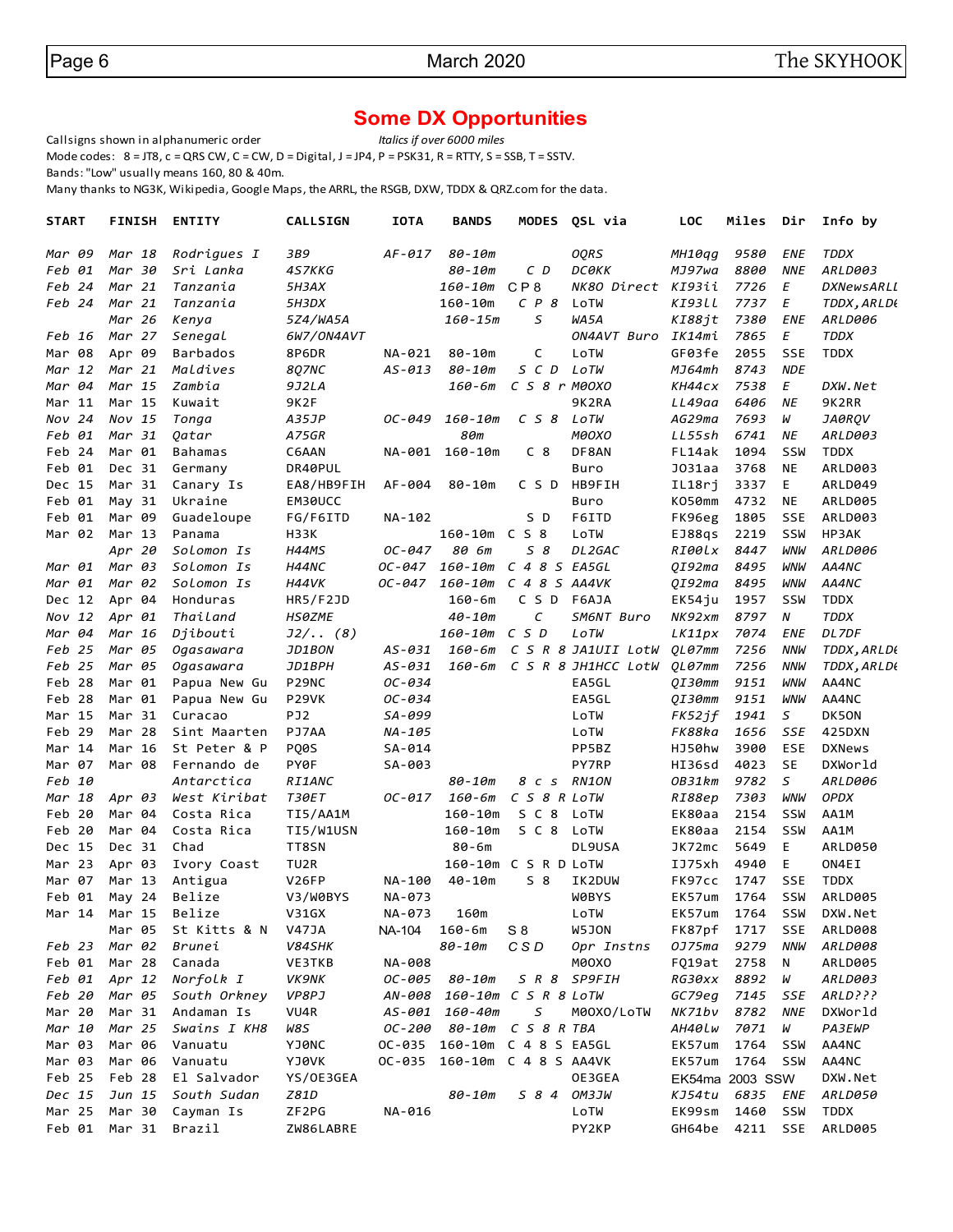|                                                                |                         | from www.solarham.com |                      |                      |                          |                           |                |                 |                                   |         |                 |                      |                 |             |                |                                      |                      |
|----------------------------------------------------------------|-------------------------|-----------------------|----------------------|----------------------|--------------------------|---------------------------|----------------|-----------------|-----------------------------------|---------|-----------------|----------------------|-----------------|-------------|----------------|--------------------------------------|----------------------|
| 27                                                             | 37                      | 47                    | 57                   | 67                   | 77                       | 87.00                     | 97             | 07              | 17                                | 27      | 37              | 47                   | 57              | 67          | 77             | 87                                   | 97                   |
| 26                                                             | 30                      | rió.                  | 561                  | 66                   | 76                       | 86                        | Florida<br>96  | 08 <sup>4</sup> | 6                                 | 26      | 38              | 16                   |                 | 66          | 76             | 86                                   | 96                   |
| 25                                                             |                         | 45                    |                      | 65                   | 75                       | 85                        | $\frac{95}{8}$ | 05              | 15 <sub>h</sub><br><b>Bahamas</b> | 25      | 31              | 45                   |                 | 65          | 75             | 85                                   | 95                   |
| 24                                                             |                         | 44                    |                      | 64                   | 74                       | 84                        | $-94$          | Ø.<br>04        | 14                                | 24<br>a | 31              | 44                   |                 | 64          | 74             | 84                                   | 94                   |
| 23                                                             | 38                      | 48                    | 弱                    | 63                   | 73                       | 83                        | 93             | 03              | ١<br>13                           | R3      | 35              | 43                   | -55             | 68          | 73             | 83                                   | 93                   |
| 22                                                             | 32                      | 42                    | 52                   | 62                   | 72                       | 82                        | 92<br>Ŵ        | $02 - 1$        | 12                                | 22      | 32              | 42                   | 52              | 62          | 72             | 82                                   | 92                   |
| 21                                                             | 31                      | 41                    | 51<br>Yucatan        | $-61$                | c.<br>71                 | $84^3$                    | 91             | $\sigma$        | <b>Allace</b><br>Cuba             | 21      | 31              | 41                   | 51              | 61          | 71             | 81                                   | 91                   |
| 20                                                             | 30                      | 40                    | Mexico<br>50         | 60                   | 70                       | 80                        | 90             | 00              | 30                                | Room 20 | 30              | Providenciales<br>40 | 50              | 60          | 70             | 80                                   | 90                   |
| 29                                                             | 39                      | 49<br>Campeche        | 59                   | 9 59<br>Quintana/Roo | 79                       | 89                        | 99             | 09              | 19                                | 29      | 39              | 49                   | 59              | 69          | 79             | 89                                   | 99                   |
| $28$<br>Veracruz                                               | $-38$                   | Mexico<br>$-48$       | Mexico<br>58         | 68                   | 78                       | 88                        | 98             | 08              | 18<br>Jamaica                     | 28      | Haiti<br>$38 -$ | Dominican Rep<br>48  | 58,             | Puerto Rico | 78             | 88                                   | 98                   |
| Mexico<br>$\frac{27}{27}$                                      | Mexico<br>37<br>Chiapas | 47                    | \$7<br><b>Belese</b> | 67                   | 77                       | 87                        | 97             | 07              | $\widetilde{17}$                  | 27      | 37              | $\frac{4}{7}$        | 57              | 67          | $7\frac{6}{7}$ | $\mathbf{8}$ $\mathbf{\overline{5}}$ | Antigua              |
| $\begin{array}{r}\n\text{Mexico} \\ 26 \\ \hline\n\end{array}$ | Mexico                  |                       |                      |                      | 76                       | 86                        | 96             | 06              | 16                                | 26      | 56              | 48                   | 56              |             | 76             | St Kitts<br>86                       | 96<br>$\alpha$       |
| 25                                                             |                         | Guatelala<br>45       |                      | 65<br>Honduras       | 75                       | 85<br>$\sum_{\mathbf{k}}$ | 95             | 05              | 15                                | 25      |                 | 45                   | \$5             | 65          | 75             |                                      | 85 MP5               |
| 24                                                             |                         | 44                    |                      |                      | 74                       | Ŗ4                        | 94             | 04              | $\frac{1}{4}$                     | $^{24}$ |                 | 44                   | 54              | 64          | 74             | 84                                   | Q1                   |
| 23                                                             | 33                      | 43                    | El Salvador.         | 63                   | 73                       | 83                        | 93             | 03              | 13                                | 23      | 55              | 43                   | 53              | 65          | 73             | 83<br>St Vincent                     | St Lucia/<br>$8^{3}$ |
| 22                                                             | 32                      | 42                    | 52                   | 82                   | Nicaragua<br>72          | 82<br>B                   | 92             | 02              | 12                                | 22      | 32              | 42                   | 52              | 62          | 72             | 82<br>Grenada <sup>2</sup>           | 92                   |
| 21                                                             | 31                      | 41                    | 51                   | 61                   | 71                       | 81                        | 91             | 01              | 11                                | 21      | 31              | 41                   |                 | 61          | 71             | 81                                   | 91<br>Þ              |
| 20                                                             | 30                      | 40                    | 50                   | 60                   | <b>Costa Rica</b><br>-70 | 80                        | 90             | 00              | 10                                | Ø<br>20 | Coloumbia<br>30 | 40                   | Venezuela<br>50 | 60          |                | 70 后 80                              | Trinidad<br>90       |

# **Russian Callsign Districts LOC Grid Squares & Signal Paths**